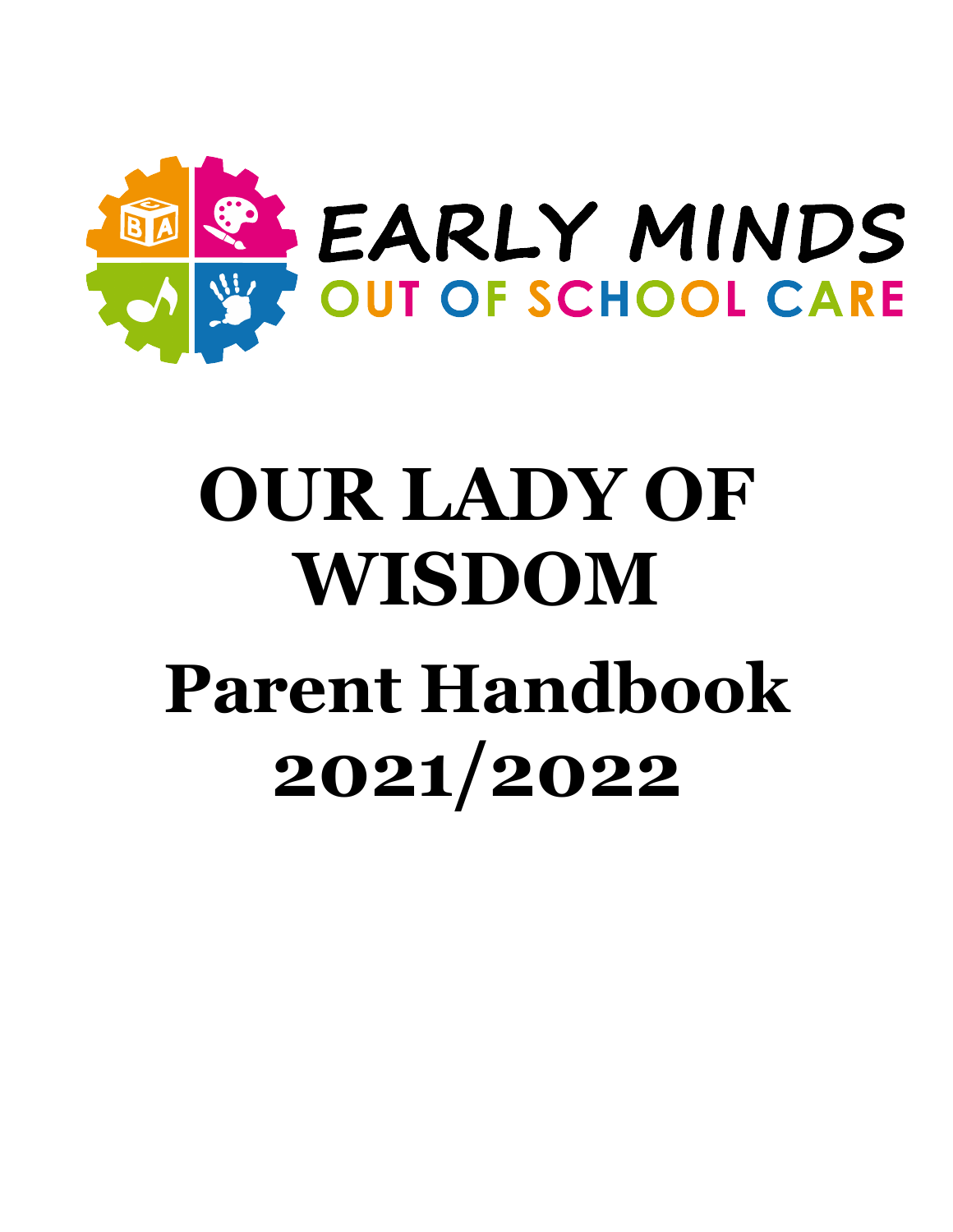Thank you for choosing Early Minds Out of School Care. Below are our policies and procedures we follow.

#### **Philosophy:**

At Early Minds we believe learning should be fun and exciting for children. Our program will be a safe and caring environment that will allow children to explore new learning capabilities, create friendships, and most importantly have fun.

Early Minds uses activities and lessons that are designed to develop and improve physical, emotional and other sensory skills, while reinforcing good social skills. All activities will provide a positive experience for the children and the parents.

#### **Mission:**

Early Minds offers high quality child care that will have your child excited to be a part of our program each and every day! Our highly qualified staff will pay close attention to each and every child's needs and desires, ensuring they have the best experience possible.

#### **Program Hours of Operations:**

Monday – Friday

*AM Program:* 7:00am – 9:00am

*PM Program:* 3:35pm – 5:45pm

½ Day Kindercare Program: 7:00am – 12:47pm 3:35pm – 5:45pm

#### **School Year:**

Early Minds follows the same calendar year as the school your child attends. Early Minds operates on most P.D. Days unless otherwise specified.

#### **Holidays and Closures:**

Early Minds is closed on the following statutory and civic holidays:

- Labour Day
- Thanksgiving
- Remembrance Day
- New Years
- Family Day
- Good Friday
- Easter Monday
- Victoria Day

Christmas Break (December 17 - January 3) – **CLOSED** *\*Dates are subject to change* Spring Break – (April 15 –April 22) – **CLOSED** *\*Dates are subject to change*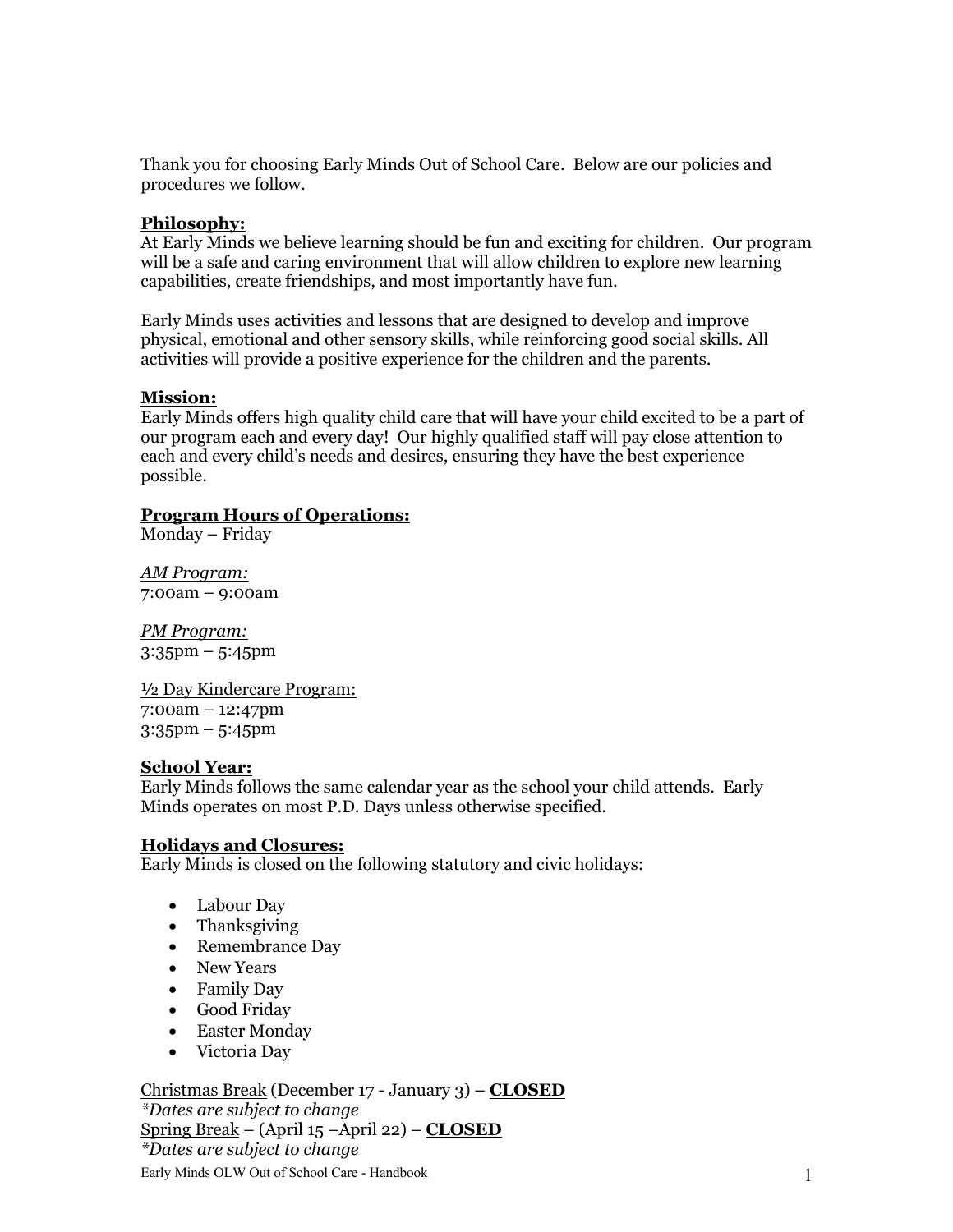## **Weather Closure:**

Early Minds follows the school's policy on weather conditions and closures. Should we experience severe weather conditions, and the school closes, Early Minds' programs will also be closed. A phone call or email will be used to communicate with parents should this occur. If you are not sure if the program is running, please feel free to call Sabrina at 403-966-5328. Our voicemail will indicate closure of our programs.

#### **Registration:**

All registrations will be taken on a first-come first-served basis.

Please note that Early Minds does not confirm your spot in our program until all documentation and fees are received. Fees are non-refundable once paid.

#### **Fee Schedule:**

Early Minds Out of School Care payments are from September 1- May. Monthly payments are made via Pre-Authorized Debit. Your deposit payment will cover your final month of fees (June).

Monthly fees are not affected by sudden school closures, holiday closures, vacations, extended absences, illnesses, etc.

**A 1 month deposit (non-refundable) is required at the time of registration. There is also a one-time yearly registration fee of \$50 (non-refundable).** This can be paid by email transfer to info@earlymindspreschool.ca at the time of registration.

#### **Discounts:**

10 % will be given to a family that has 3 or more children in our program at one time. The discount will apply to the 3<sup>rd</sup> child's fee. This will only apply to full time fees.

#### **NSF Fees:**

A fee of \$35 will be charged on all NSF cheques. If this occurs, Early Minds will require this fee to be paid in cash within 7 days of being notified. Failure to comply may result in Early Minds terminating your child from our program until the fees are paid in full.

#### **Late Payments:**

A fee of \$35/day will be charged on all late payments. If this occurs, Early Minds will require this fee to be paid in cash within 7 days of being notified. Failure to comply may result in Early Minds terminating your child from our program until the fees are paid in full.

## **Withdraw Program Policy:**

Should you choose to withdraw your child from the program, 1 month written notice must be given prior to the 25th of the month prior to termination. Verbal withdraws are not accepted. Please email your withdrawal letter to info@earlymindspreschool.ca. Withdrawals are subjected to a \$50 administration fee.

Early Minds reserves the right to withdraw a child from our program if the following should occur:

- Fees not paid
- Parent expressing aggressive behaviours to the staff, students, or fellow parents/families
- Child expressing continuous and severe aggressive behaviour
- Frequent late pick-ups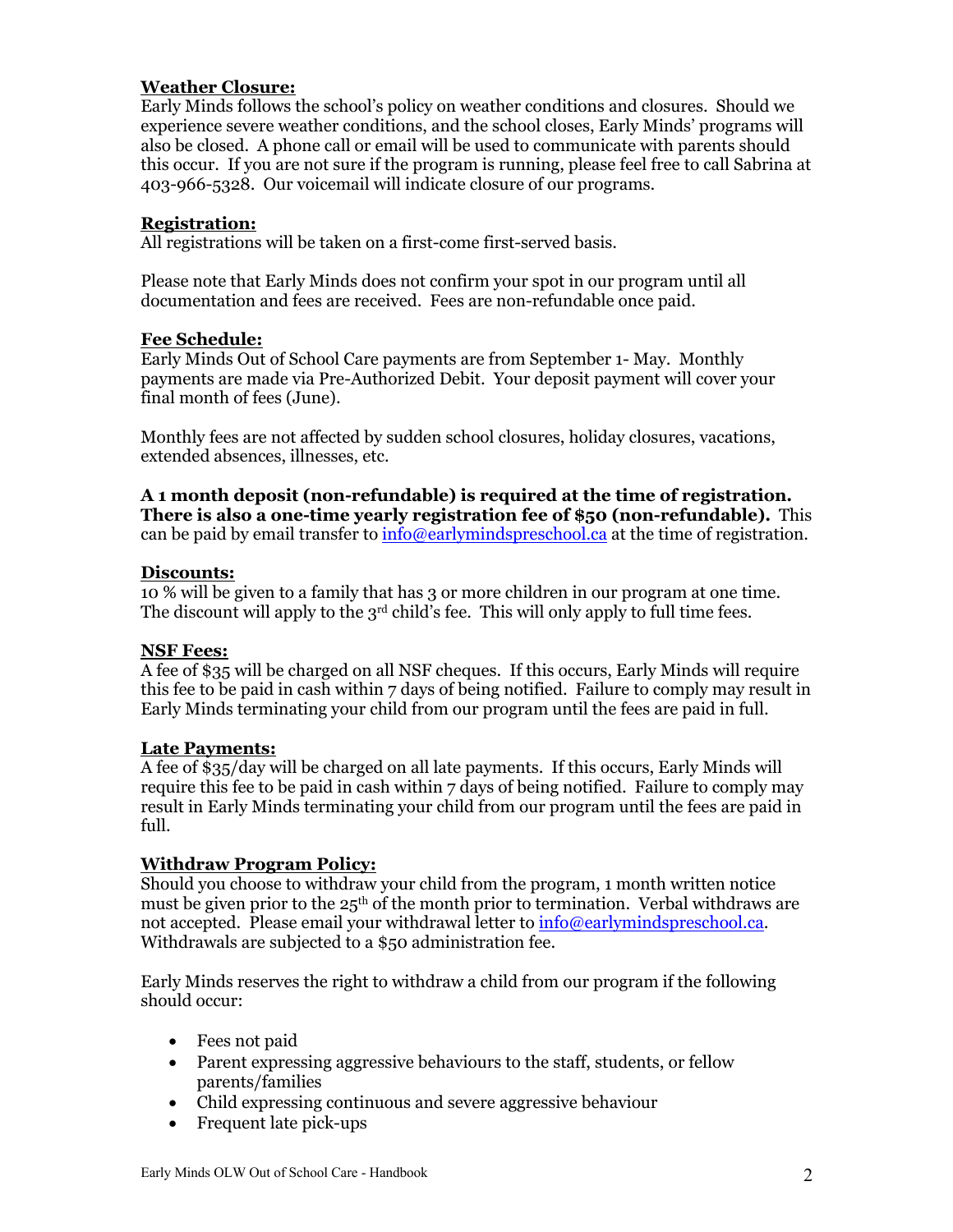# **Subsidy:**

Subsidy is available through the Alberta Family and Social Service program. This program is available for families who may need assistance. Please visit www.child.gov.ab.ca for all forms.

An approval letter will be granted to parents that are approved for subsidy and will need to be given to us within 2 weeks of registration. It is solely the parent's responsibility to ensure that we are made aware of and given the forms confirming you have been approved for this program. It is also the parent's responsibility to ensure all the stipulations are met to receive your subsidy. This includes hour tracking, etc. The staff will not be able to track hours as each family has different criteria.

## **Daily Schedule:**

At Early Minds we follow a structured play-based program. Below is what a typical day in our program looks like. We will be having theme weeks (class parties, gym, and special guests), in which case our typical daily routine may change.

| <b>MORNING</b>                                                                                                                                                  |
|-----------------------------------------------------------------------------------------------------------------------------------------------------------------|
| <b>Open</b>                                                                                                                                                     |
| Parents sign in child                                                                                                                                           |
| Hand washing and morning snack                                                                                                                                  |
| Free play (various centers such as, crafts, puzzles, reading, dramatic play)                                                                                    |
| Clean up                                                                                                                                                        |
| Prepare to leave for school. Children are now under schools supervision until bell rings.                                                                       |
| <b>AFTERNOON</b>                                                                                                                                                |
| Open                                                                                                                                                            |
| Staff sign in children                                                                                                                                          |
| Hand washing and afternoon snack                                                                                                                                |
| Free Play (various centers and leader lead activities such as crafts, puzzles, reading, homework help, dramatic play,<br>outdoor time, games, gym/active games) |
| Clean up, prepare for children to leave                                                                                                                         |
| Close                                                                                                                                                           |

#### **Snacks & Lunch:**

Early Minds does not supply snacks or lunch for your child. Please send your child with his or her own snacks and/or lunch. Early Minds is a **NUT FREE** program. Please ensure that no snacks or lunches contain nuts. If any snacks or lunches are not clearly labelled, and no note is left from the parents confirming it is nut free, your child will not be allowed to eat it.

Please ensure that your child's snack/lunch kit is clearly labelled with his or her name.

Parents need to ensure that their children are provided with healthy food choices. No pop or candy is permitted. We would like to encourage water, fruits and veggies. Also, please ensure your child has adequate snacks for both AM and PM snack times, and lunch for full and half day programs.

For P.D. days and field trips please ensure that your child is provided with a disposable lunch.

#### **Homework:**

Children will have the opportunity to complete any homework they were given from their daily class. Parents will need to advise the staff if they would prefer their children to not complete their homework assignments in our program.

## **Outdoor Activity:**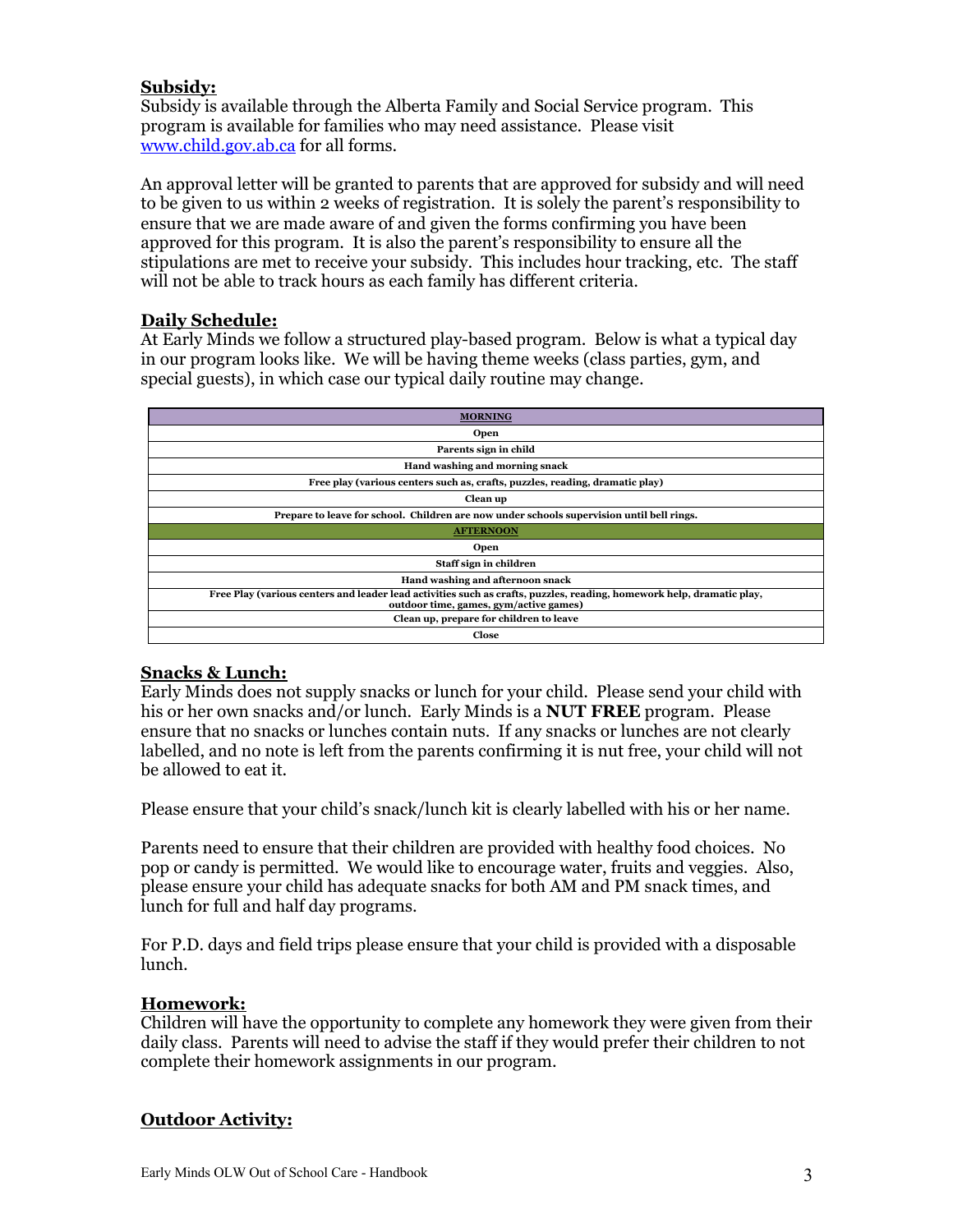Our program will allow for the children to have outdoor play each day (weather permitting). Early Minds follows the school's policy on weather conditions.

Parents are responsible to ensure that children are provided with the appropriate outdoor attire based on the weather.

#### **Absences:**

Should a child be absent from the program or arrive late, parents will need to notify Early Minds at 403-992-8144 or email at earlyminds.olw@gmail.com

## **Drop off/Pick up:**

Early Minds is open at 7:ooam and closes at 5:45pm. Children are not permitted on the premises outside of these hours.

Early Minds will not tolerate late pick-ups. A fee of \$25 for every 10 minutes you are late will be charged to you. Failure to pay the late fee may result in your child being terminated from our program.

If for any unforeseen reason a parent is late, it is expected that the program be contacted. Late charges will apply. If the parents can not be contacted, the program staff will contact the emergency contacts or contact Alberta Family and Social Services and the local police.

Failure to abide by our above policy could lead to suspension or termination in our program.

#### **Sign In/Sign out:**

A parent or authorized person is required to sign the child in and out prior to the child entering or leaving our program. This is mandatory. This will also allow us to communicate any important information.

Early Minds is not liable for any child dropped off outside our program, or if a person has not followed our sign in/out policy.

## **Authorized People:**

Only the people listed on the registration and pick up consent form will be authorized to pick up your child from our program. All authorized people must present a government issued picture ID for the staff to verify with the file in order to release the child to them. Should your authorized people change at anytime you are responsible to notify us in writing.

## **Discipline:**

At Early Minds we want to see happy and active children, but on occasion problems arise. Our policy is based on self-discipline. Our teachers will assist the children to take the right steps to solve the problem on their own, providing positive reinforcement.

Should a child's behaviour interfere with the other children, Early Minds' teachers will carry out other positive actions to deal with the situation, such as:

• Redirecting the child to a quiet space, providing them with a book, or another calming activity. Once the child has calmed down they will be able to return to the class activity.

Early Minds will not tolerate any child showing aggression to other children in the class. This includes biting, hitting, pushing, etc. Should this problem arise, we will notify the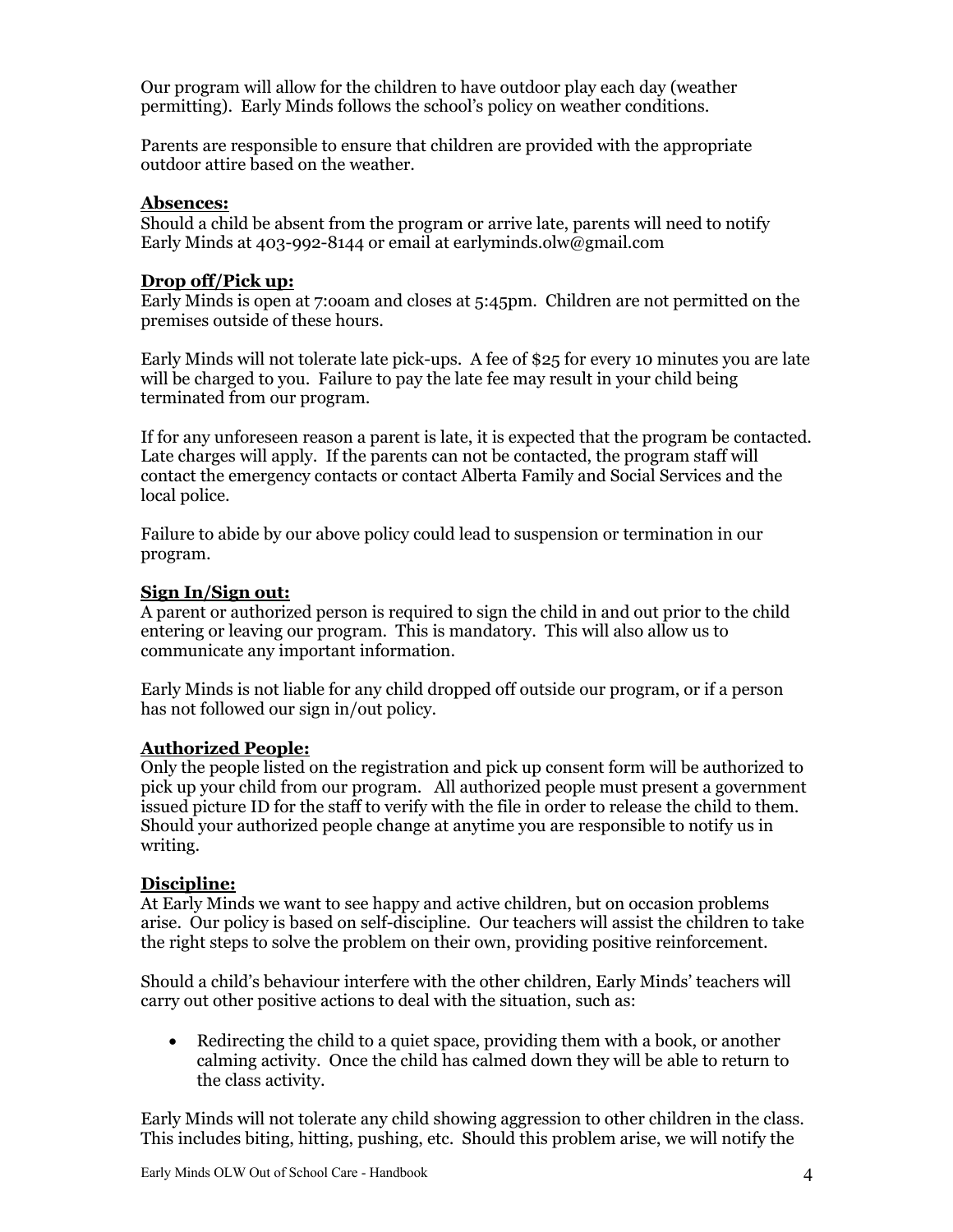parent and come up with a solution on how to stop that behaviour. If a child continues to show aggression, putting the other children in harm, Early Minds has the right to terminate that child from our program until the aggression has stopped.

Under **NO CIRCUMSTANCES** will Early Minds inflict any form of physical, verbal, or emotional abuse on children.

Our discipline policy is communicated to all staff members, parents, and children.

## **Illness:**

At Early Minds, children **WILL NOT** be able to attend the program if they are ill. An ill child is defined as a child who shows any of the following symptoms:

- Vomiting, fever, diarrhea, or a new unexplained rash or severe cough
- Requiring greater care and attention than can be provided without compromising the care of the other children in the program
- Having or displaying any other illness or symptom a staff member knows (or believes) may indicate that the child poses a health risk to persons on the program premises

Some examples of illness are:

- Fevers of 37.5 degrees C or higher
- Vomiting with two of more episodes in the last 24 hours
- Diarrhea or loose stool with two or more in the last 4 hours
- Continuous coughing, hacking, and runny nose with coloured discharge
- Strep throat or other Streptococcal infections
- Rashes
- Pink eye
- Lice
- Chicken pox, mumps, measles, influenza, etc.

Parents are asked to notify the program either by phone or email if their child is ill and unable to attend. Parents are also required to let the program know immediately if their child is diagnosed with any contagious conditions (i.e. measles, head lice, pink eye, mumps, chicken pox, etc.) so we can inform the other parents to watch for any symptoms in their child.

Should a child come to the program with an illness, or become ill at school, the school will notify the parent, legal guardian, or emergency contact immediately. You will be asked to pick up the child immediately. We will ensure the sick child is kept as far away from other children as possible, with staff supervision.

A child may return to the program if Early Minds is satisfied that the child does not pose a health risk to other children or staff. A parent may also provide Early Minds with a physician note, or a parent can report to Early Minds that the child has been symptomfree for a period of not less than 24 hours.

## **Medication:**

If a child requires medication to be taken while he/she is in the care of Early Minds, the medicine needs to be in the original container and clearly labelled with the child's name, physician, name of medication, and the dosage amount. A parent consent form will need to be filled out prior to Early Minds administering any medication. We will not administer medication unless the parent has given it for a 24hour period first.